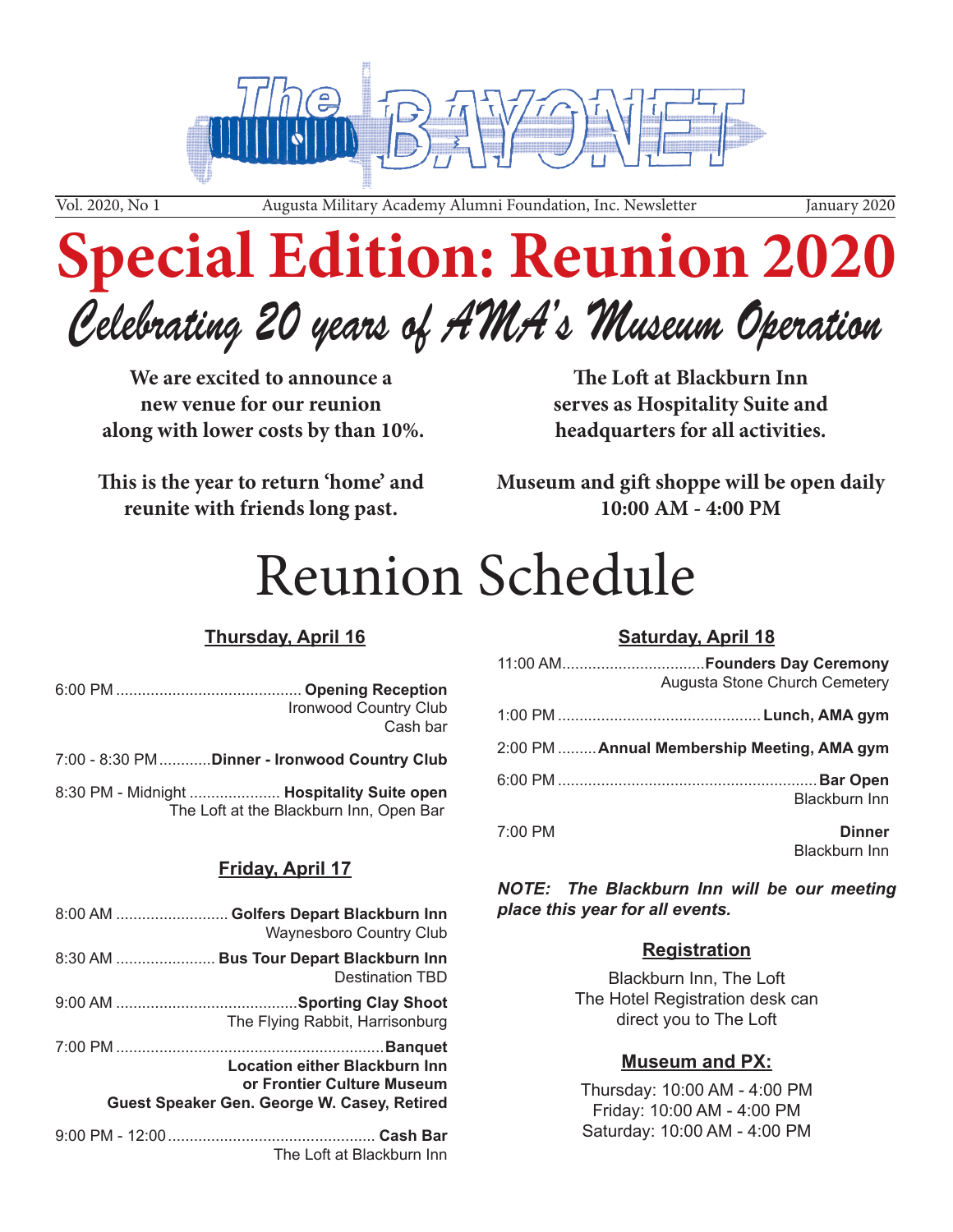### *Reunion 2020 Guest Speaker*

Tentatively scheduled to speak Friday evening is **Gen. George W. Casey, Jr., Retired.** 

Casey was commissioned through the Army Reserve Officers' Training Corps in 1970 following graduation from Georgetown University. He served as Commanding General, Multi-National Force – Iraq, from June 2004 to February 8, 2007, and was in the army for his entire adult working life.

### **Accomplishments:**

- Chief of Staff of the United States Army
- Multi-National Force Iraq
- Vice Chief of Staff of the United States Army
- 1st Armored Division
- Joint Warfighting Center
- 3rd Brigade, 1st Cavalry Division

#### **Some of his many Awards:**

- Defense Distinguished Service Medal (4)
- Army Distinguished Service Medal (2)
- Legion of Merit (3)
- Defense Meritorious Service Medal
- Meritorious Service Medal

More information about General Casey can be found at: [https://en.wikipedia.org/wiki/George\\_W.\\_Casey\\_Jr.](https://en.wikipedia.org/wiki/George_W._Casey_Jr.)



George Casey is Distinguished Senior Lecturer of Leadership at Samuel Curtis Johnson Graduate School of Management at Cornell University.

He is also a Dean's Fellow at the University of Virginia Darden School of Business.

### Tower of Power **The most successful reunion fund raiser of all time.**

Since 1998, beginning with **Frank Williamson, '60**, tickets for bottles of Virginia Gentleman and other top-shelf spirits have been raffled off at every reunion.

The name "Tower of Power" comes from the one special bottle being held for the last two alumni in a replica of the AMA tower, pictured at right.

It's estimated that the Tower of Power has raised in excess of \$30,000 during reunions over the last 22 years. These funds have helped enable our museum fulfill it's mission of preserving AMA's heritage for ours and future generations.

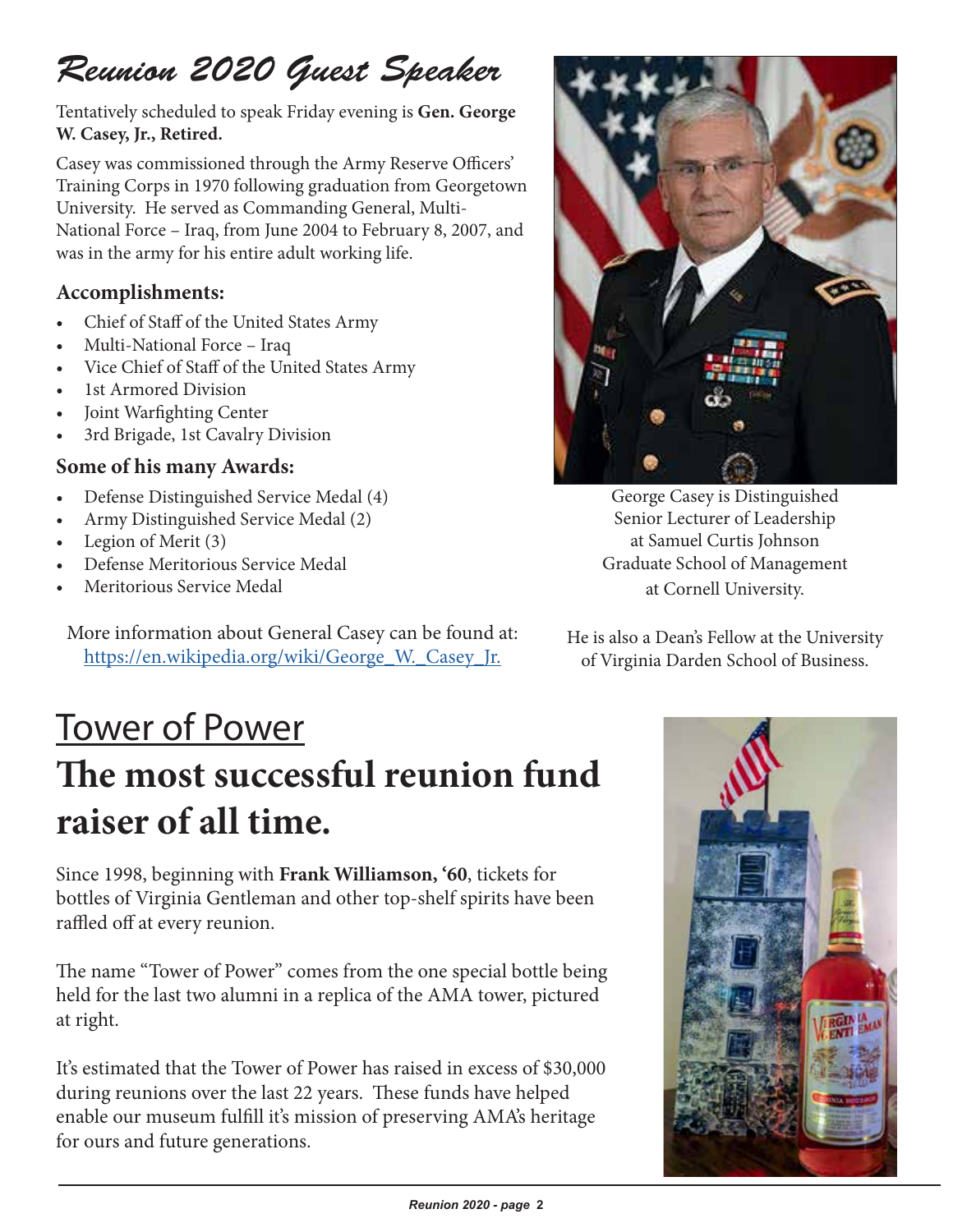# New Headquarters Hotel  $\qquad$  The Blackburn Inn



Our reunion headquarters for Reunion 2020 will be the Blackburn Inn, 301 Greenville Avenue, Staunton, Virginia 24401. The web address is www.blackburn-inn. com. The phone number for reservations is (540) 712- 0601.

For a limited time, we have a limited block of rooms reserved are getting these rooms at a special rate of \$99.00. This rate will be good for reservations made now through 16 March 2020. After 16 March it will revert to the normal rate.

Our meeting area over the weekend will be the Penthouse Loft at the Blackburn Inn, complete with private elevator. This room is a district meeting area that can handle 60 people. It is complete with a roof top patio that looks over downtown Staunton. For anyone that wishes to bring snacks we have a full kitchen in the loft to store items. I tentatively plan to also use this room for Reunion 2020 registration, and our open bar will be located there for Friday and Saturday night. There will be a cash bar in the Loft for Thursday night open until 10:00pm.



### Thursday Night Mixer

Our Thursday night kick off will remain at Ironwood Country Club. *This is a great time to renew bonds with fellow cadets and instructors.* It has also proved over the years to be one of the best meals to be had during the weekend. There is an hour of visiting in the cash bar followed by our meal.

It's a special time during the reunion. Please try to get to the valley in time to enjoy Thursday evening.